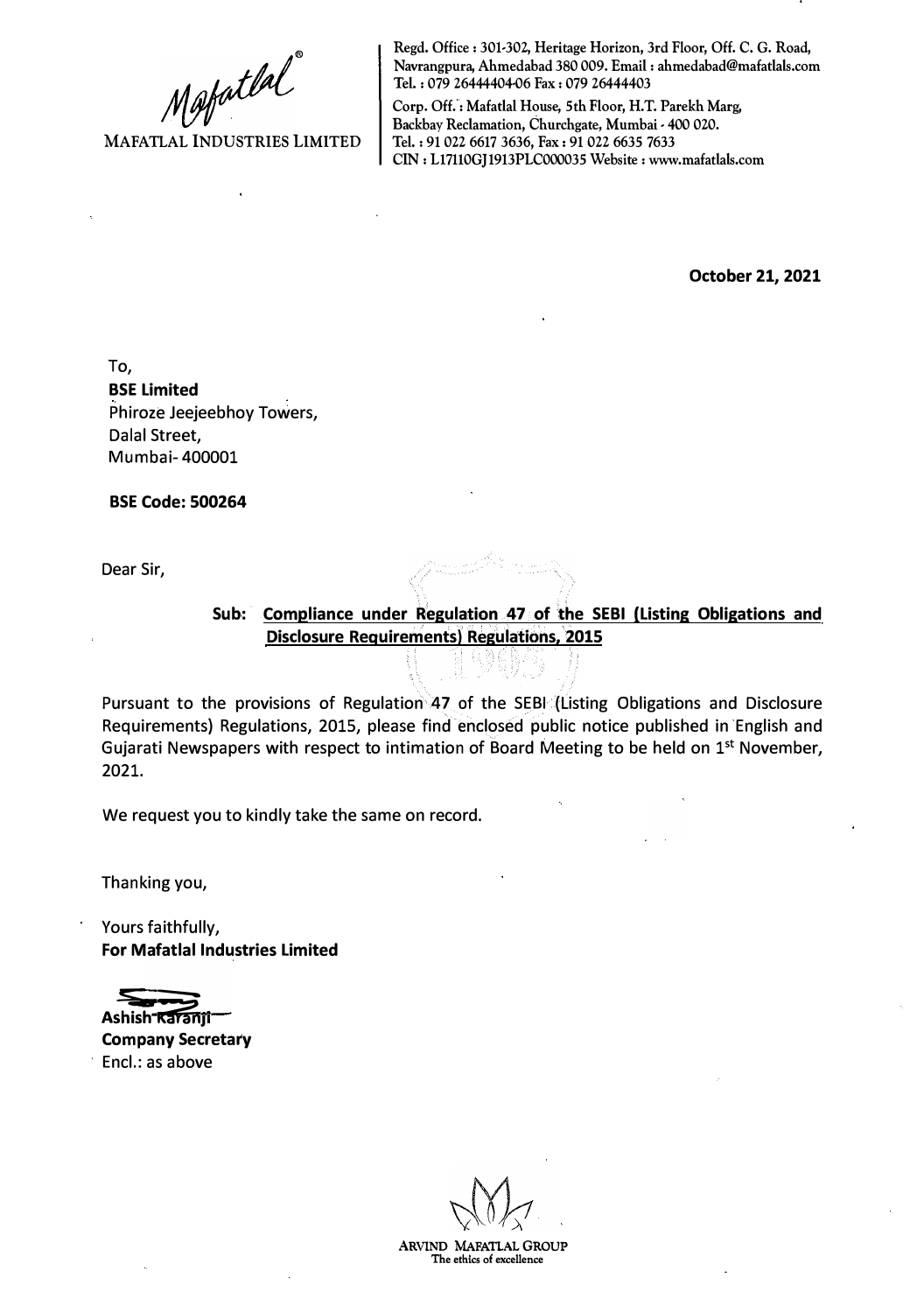## **FINANCIAL EXPRESS**

## THURSDAY, OCTOBER 21, 2021

## Metald **MAFATLAL INDUSTRIES LIMITED**  CIN: L17110GJ1913PLC000035 Regd. Office: 301-302, Heritage Horizon, 3<sup>ª</sup> Floor, Off: C.G. Road, Navrangpura, Ahmedabad-380 009. Tele. No. 079-26444404-06 Fax No. 079-26444403 E-mail : ahmedabad@mafatlals.com Web Sile : www.mafatlals.com **NOTICE**  NOTICE IS HEREBY GIVEN pursuant to Regulation 29 and Regulation 47 of the SEBI (Listing Obligations and Disclosure Requirements) Regulations, 2015 a Meeting of the �card of Directors of the Company will be held on Monday, 1• day of November, 2021, at Mumbai, inter alia, to consider and approve the Un-Audited Financial Results of the Company for the Quarter and Half-year ended on 30" September, 2021. Further, We have to inform you that pursuant to SEBI (Prohibition of Insider Trading) Regulations, 2015 as amended read with the Company's Code of Conduct to Regulate, Monitor and Report Trading by Insiders, the Trading Window in respect of dealings in the Equity Shares of the Company, would remained closed, for all the Directors, Designated (specified) Employees of the Company and "the connected persons" with the Company, **from 30"' September, 2021 to 3 '" November, 2021 (both days Inclusive).** The trading window in respect of dealing in the shares of the Company shall reopen from **4 "' November, 2021.**  This information is also available on Company's website www.mafatlais.com, as also on the website of the Bombay Stock Exchange Limited www.bseindia.com

Place : Ahmedabad Dated : 20<sup>th</sup> October, 2021 ARVIND MAFATLAL GRO<br>The ethics of excellence

For Mafatlal Industries Limited, *�0)2* Ashish A. Karanji Company Secretary